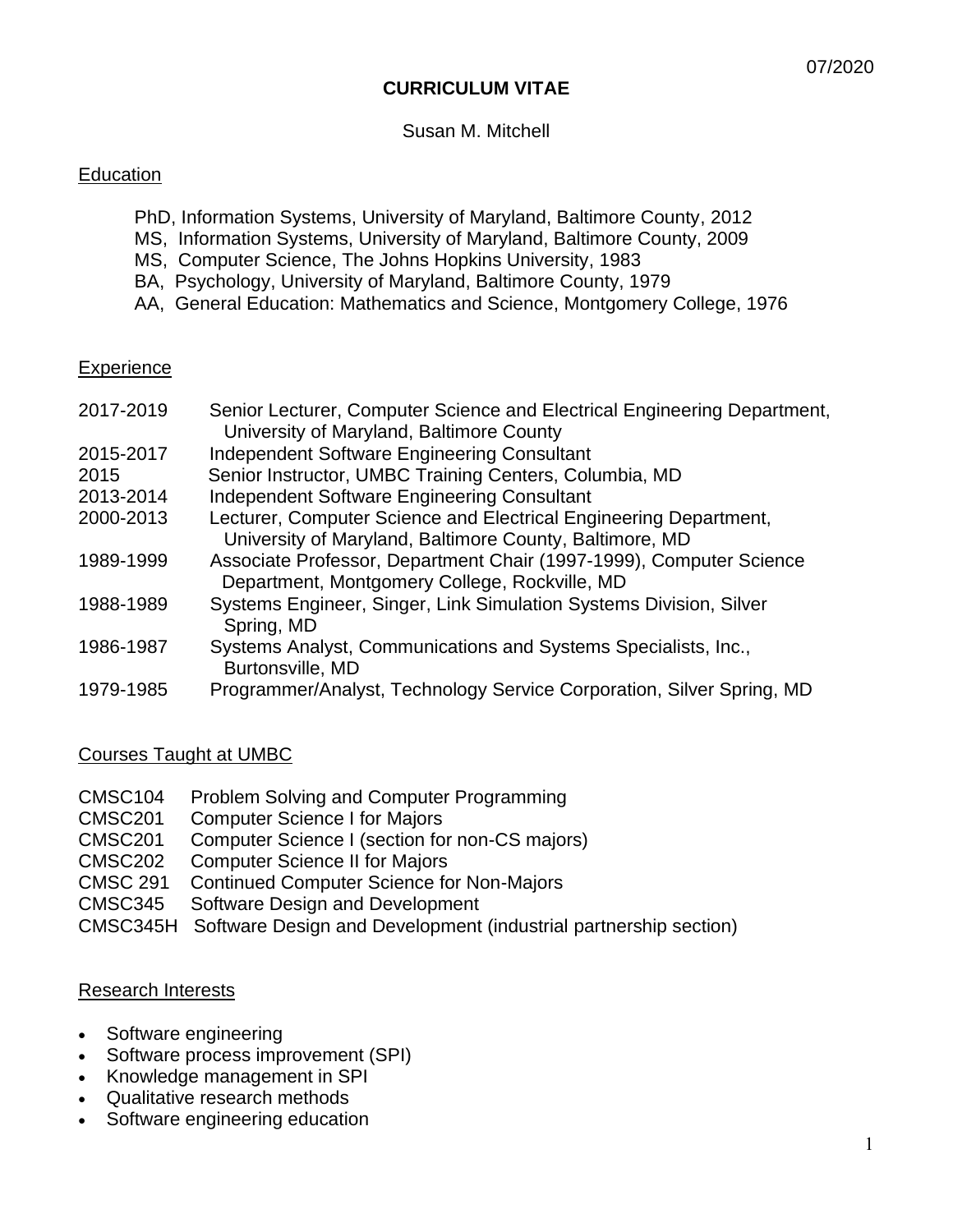### **Dissertation**

"Software Process Improvement through the Removal of Project-level Knowledge Flow Obstacles: The Perceptions of Software Engineers", 2012

## **Publications**

"X+CS: A Computing Pathway for Non-Computer Science Majors", Susan M. Mitchell, Anupam Joshi, and Katharine E. Cole, *ASEE Mid-Atlantic Spring Conference 2020 (ASEE 2020)*, Baltimore, MD, USA, April 2020.

Mitchell, S. M., & Seaman, C. B. (2016). Could Removal of Project-level Knowledge Flow Obstacles Contribute to Software Process Improvement? A Study of Developer Perceptions. *Information and Software Technology*, 72, 151-170.

"Software Process Improvement through the Identification and Removal of Project-level Knowledge Flow Obstacles," Susan M. Mitchell and Carolyn B. Seaman, *34th International Conference on Software Engineering (ICSE 2012)*, Zurich, Switzerland, June 2012.

"A Knowledge Mapping Technique for Project-level Knowledge Flow Analysis," Susan M. Mitchell and Carolyn B. Seaman, *5 th International Symposium on Empirical Software Engineering and Measurement (ESEM'11)*, Banff, Alberta, Canada, September 2011.

"A Comparison of Software Cost, Duration, and Quality for Waterfall vs. Iterative and Incremental Development: A Systematic Review," Susan M. Mitchell and Carolyn B. Seaman, *3 rd International Symposium on Empirical Software Engineering and Measurement (ESEM'09)*, Lake Buena Vista, USA, October 2009.

"Assessing the Value of Computer Science Course Material Repositories," Susan M. Mitchell and Wayne G. Lutters, *Conference on Software Engineering Education and Training (CSEE&T'06)*, Turtle Bay, USA, March 2006.

### Poster Presentations

"Leveraging Knowledge Management During Software Product Development," Susan M. Mitchell, Sreedevi Sampath, and Viviane Malheiros, *Consortium on Computing Sciences in Colleges East (CCSC-E'08)*, Frederick, USA, October 2008.

"Assessing the Value of Computer Science Course Material Repositories: A Work in Progress," Susan M. Mitchell and Wayne G. Lutters, *Consortium on Computing Sciences in Colleges East (CCSC-E'07)*, Fredericksburg, USA, October 2007.

# Textbook Supplements

### Test item files for:

Dale, Nell and Chip Weems (1995). Turbo Pascal. Lexington, D. C. Heath and Company. Dale, Nell and Chip Weems (1994). Pascal. Lexington, D. C. Heath and Company.